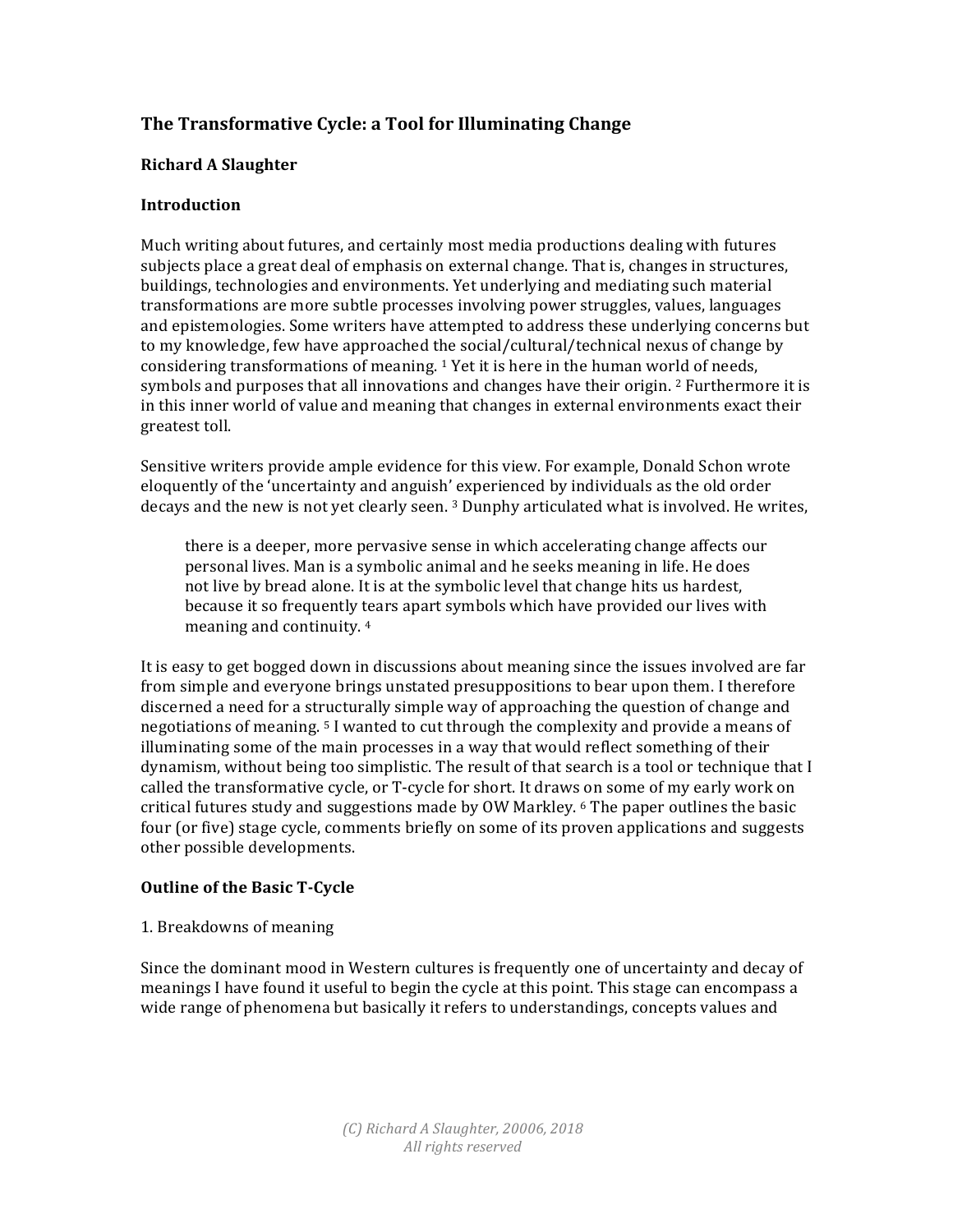

**Figure 1: The basic model** 

agreements which once served to support social interaction but which now, for one reason or another, have become problematic. Under this heading we might wish to include concepts of work and leisure, health, sexuality, progress and defence. Each of these terms stands for a complex formation of ideas, understandings and meanings that once could be taken for granted because they reflected the prevailing 'common sense'. Yet as Donald Michael and others have pointed out we now no longer have a firm and monolithic sense of what is 'common' (in the sense of being widely shared).  $\bar{z}$  The technological revolutions of which so much had been expected proved to be more ambiguous and subversive than anyone could have foreseen.

It is tempting to see breakdowns of meaning as dysfunctional. But of course, while many breakdowns can be conceptualised as 'problems', that is not a necessary conclusion. If racism is becoming unpopular that could hardly be called a problem. Perhaps it is not becoming unpopular fast enough.

#### 2. Reconceptualisations

At any one time there are many ideas and proposals for change being put forward in a range of contexts and media: in books, papers, journals, TV programs, films, plays, artistic events and so on. By no means all of these are associated with the futures field. However, the latter is one of the main social arenas rich in attempts to reconceptualise aspects of the human predicament. To look carefully at some of the field's major works is to recognise that futures writers have long attempted to come to grips with a series of breakdowns of meaning and have put forward a wide range of proposals.  $8$  A few of the ideas in circulation include: nonnuclear defence, ecological ethics, post-patriarchal families, small-scale production for local needs and carbon taxes.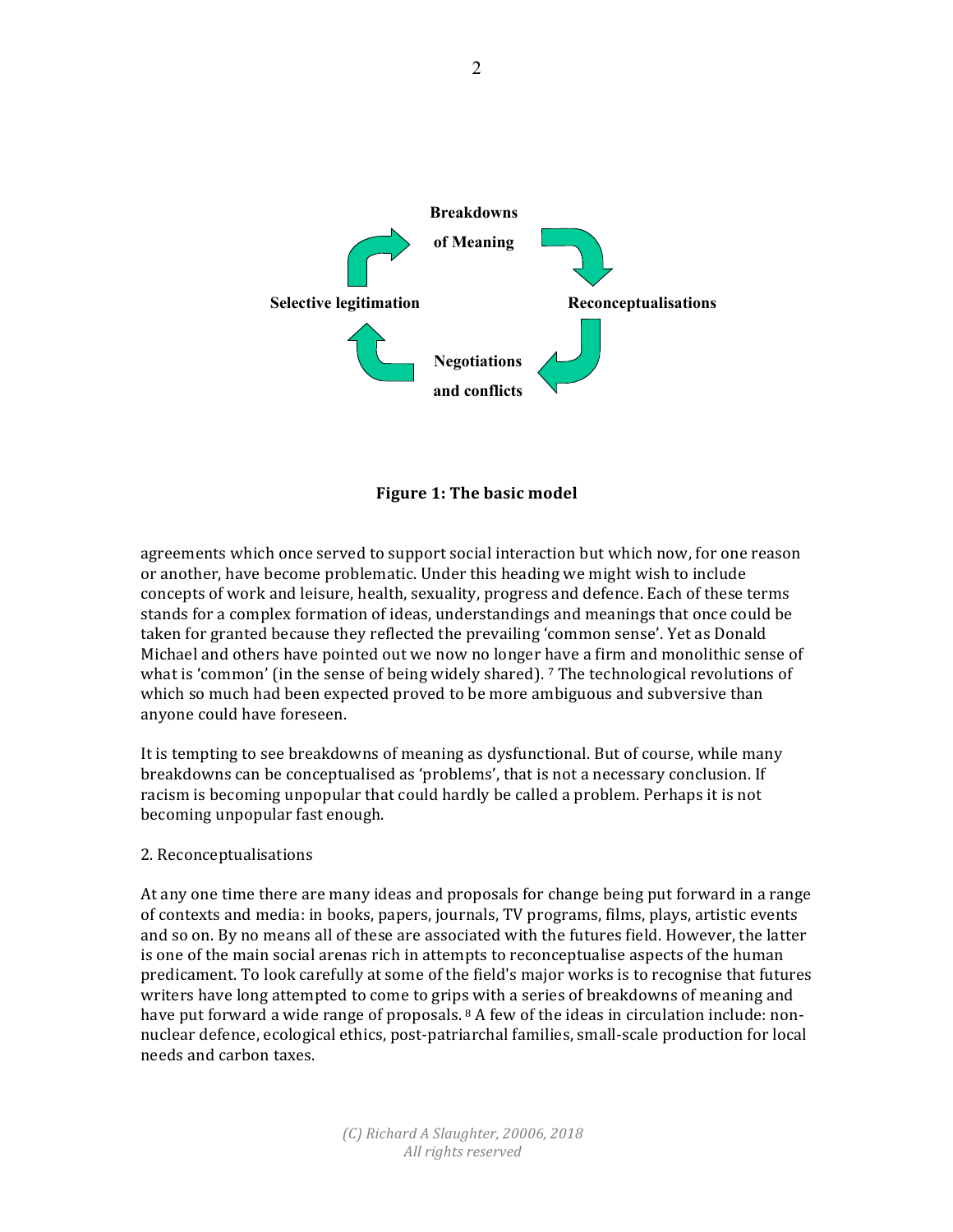But it is characteristic of new ideas that they almost invariably challenge existing structures and the interests embedded within them. Hence very many reconceptualisations fail to make any impact. Some of them are simply not good enough and may even deserve to fail. Others may have great potential but they are put forward by powerless and 'invisible' groups (ie, those with no media impact and no ready access to it). At any rate nearly all new ideas - particularly if they represent a significant departure from existing social perception or social practice - encounter disinterest or resistance. The former fall out of sight while the latter continue to the next stage.

#### 3. Conflicts and negotiations

Conflicts arise for many reasons. If new ideas are pursued with skill and vigour then conflicts are usually inevitable. Just consider the reactions of the tobacco industry to antismoking lobbyists, oil companies to 'green' energy alternatives or transnationals to any notion of social democracy. In many cases an older structure (and those whose self-interest it supports) perceives a threat to its continued existence and mobilises resources to defend itself and repel the threat. Structures do not have to be particularly ancient to adopt this adversary stance. The nuclear industry around the world provides many examples of this type of response (though the deployment of sophisticated PR skills may sometimes appear to soften these conflicts).

This part of the cycle can be split into two distinct stages since one cannot assume that conflicts will ever reach the stage of negotiation. To negotiate requires at least that the two (or more) sides are willing to listen to each other and therefore some presumption of parity - at least for the purposes of discussion - is needed. Where this equivalence cannot be created or sustained there is a profound difficulty for the would-be change agents. They may decide to give up or to re-assess their tactics. Some resort to violence and regress to ever more extreme and non-rational means of making their point (eg, terrorism). The path from conflict to negotiation may be a long and arduous one. It calls for high-level skills, persistence and support. On the other hand what were once called 'peace and conflict studies' have come a long way and offer real support even in some of the most extreme circumstances. <sup>9</sup> Some conflicts unfortunately get permanently 'stuck' at this stage. But in other cases a resolution is found and the conflict caused by the new impacting on the old is resolved. Some new suggestions are selectively legitimated.

#### 4. Selective legitimation

Far more proposals are generated at any one time than could possibly be taken up and implemented. Hence selectivity is essential. What may give cause for concern is that we can make no presumption that selection criteria are fair or adequate. Nor can we assume that the 'best' proposals are adopted. Best, according to whom? So the model does not suggest that this process of change *necessarily* corresponds with notions of improvement. It may involve regression - as when popular protests are put down by force or when political factions resort to assassination or kidnapping.

Of course it matters greatly who accepts the newly legitimated proposals. The public realm is itself can be viewed as one of the mainstays of the old order which has suffered under the onslaught of modernism. So it may well be that the process of selective legitimation directly serves particular interests and validates meanings which work against the majority. This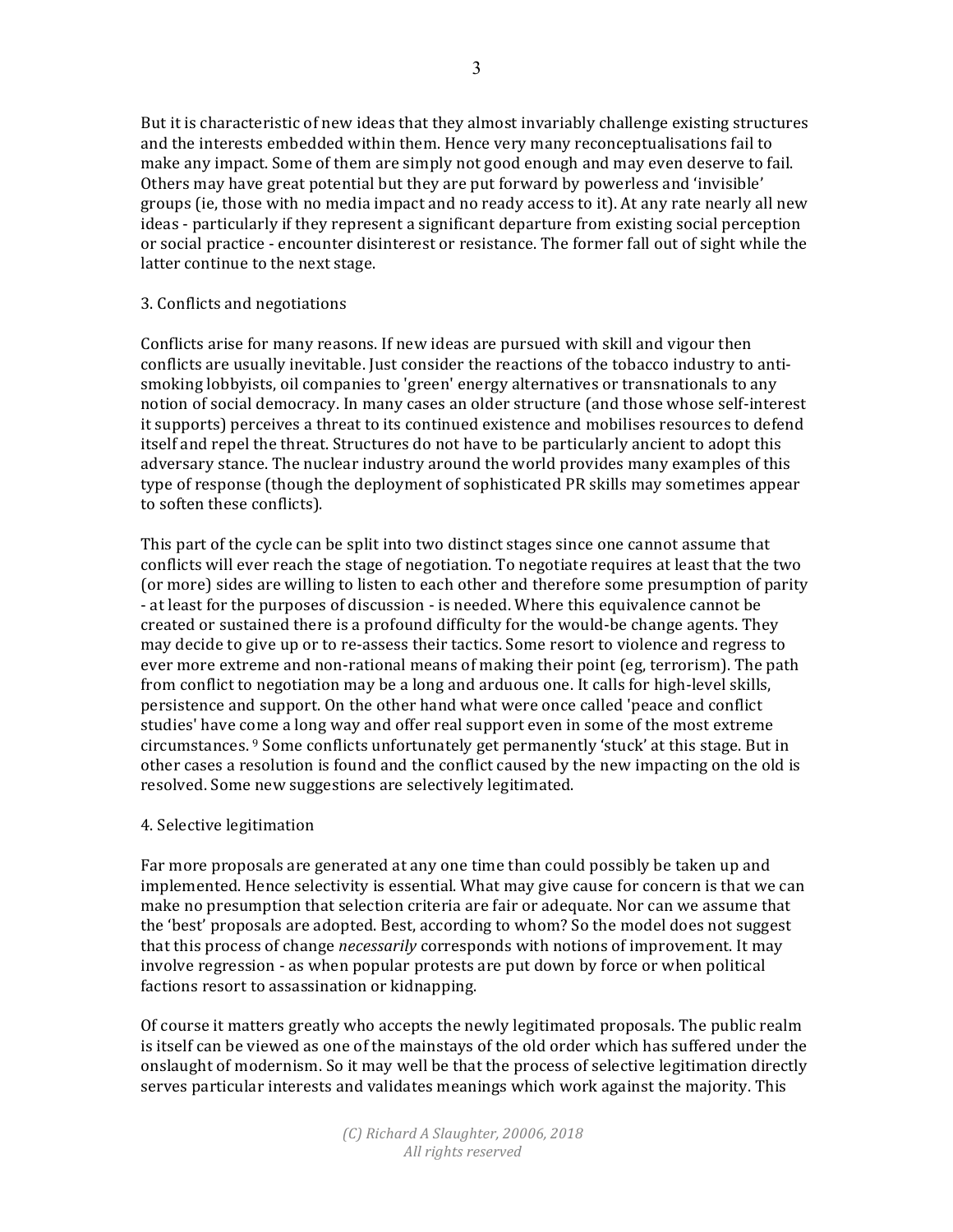has certainly occurred in certain Third World countries where the activities of various trans-national corporations can be seen in this light.

Nevertheless, there are examples of legitimation that appear to represent tangible improvements in human welfare. Among the latter we might include the emancipation of women, the principle of sexual equality, environment protection measures, organically grown food, democratic elections and the UN Bill of Human Rights.



**Figure 2: An elaborated T-cycle** 

Figure 1 showed the cycle in its basic form. But this is only a beginning. Figure 2 depicts a slightly elaborated cycle. To begin with, at any stage there exists the possibility of 'autonomous recoveries of meaning'. That is, processes which encapsulate all or part of the whole cycle without obvious reference to wider constituencies. One example of this is the Australian writer who had found a way of drawing on Aboriginal sources to create modern versions of nature spirits. He had incorporated the latter into a series of stories for children with the express aim of providing them with a more symbolically rich vocabulary of meanings to use in relation to the natural world. In my view he succeeded admirably.  $10<sup>10</sup>$ Successful examples of this kind have the power to affect any stage of the cycle. (Hence the small feedback loops in Figure 3.)

A more obvious elaboration follows from the fact that legitimated meanings will not normally return to the same breakdown process. The passage of time may well have altered the original context and hence the new meanings may be incorporated into a new, or renewed, synthesis. If the meanings involved are sufficiently powerful to attract wide support, quite new states and conditions of existence are possible (eg, an effective bill of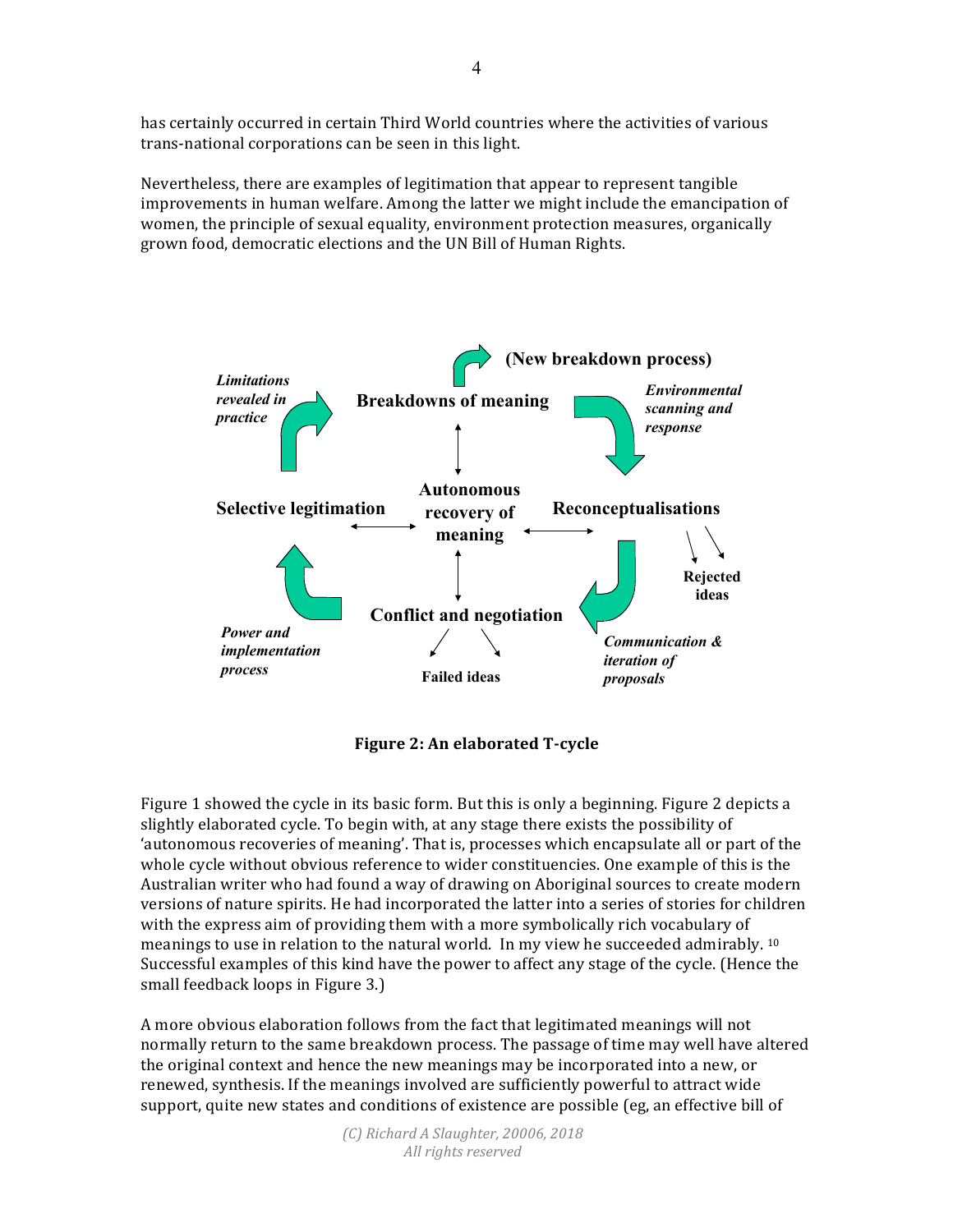human rights). This is one major reason why futures may be studied and created but not predicted. It is also worth distinguishing between *failed suggestions* (ie, those which did not achieve a serious hearing) and *rejected suggestions* that were simply ruled out of court. The first task of any new idea is for it to receive serious consideration! This applies both to those in positions of power and to ordinary people who have retained the capacity to co-create their lives.<sup>11</sup>

The cycle can be divided into four broad sectors (though there is some interpenetration between them). The first is an *environmental scanning* process that may be passive or active.  $12$  In the passive phase the breakdown is experienced as external and inevitable. In the active phase it is subject to critical analysis and some form of intervention. One result of the careful use of the T-cycle is to help facilitate a movement from one to the other. In the second sector the dominant process is that of the *presentation and negotiation of meanings*. Here ideas are deployed and many fall away as noted above. It is noteworthy that empirical/analytic traditions of enquiry tend to de-focus this area and substitute a concern for empirical analysis or top-down models of forecasting and planning. Much the same could be said of the *power process* that draws on political, linguistic and epistemological sources, following the newly legitimated processes of wider macro-change.



**Figure 3: Temporal Range of Uses of the T-Cycle** 

The T-cycle can be run retrospectively, in the present, in the future or in some other combination of these. The basic options are set out in Figure 1. With option A the cycle is applied retrospectively to an historical issue for which sufficient knowledge exists. In B the cycle embraces an issue that began in the past and remains current. In C there is access to the full temporal range. Here one may play 'What if?' games and speculate on the further evolution of well-recognised change processes. D begins from the present (which need not correspond with the notion of a fleeting moment) while E permits structured speculation about new possibilities. With such a wide scope and range of choices it is clear that one must be careful in defining one's area of interest and in deciding what counts as evidence. For example, the term 'breakdown' may be too simple. Other processes may be involved -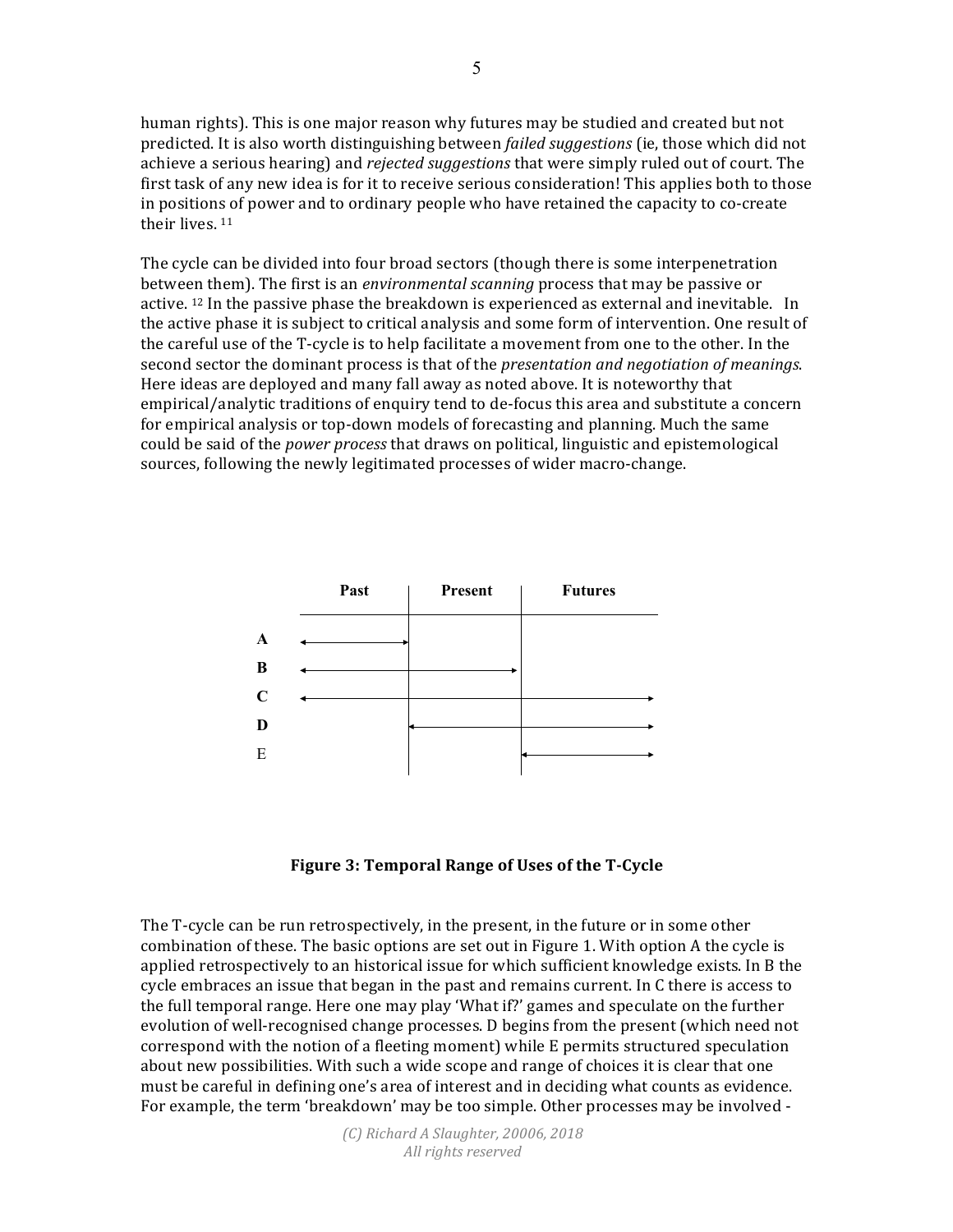perhaps value changes or structural shifts of some kind. Reconceptualisations may generate counter-processes that may take the form of an inhibiting backlash. Conflicts may rise and fall, moving in and out of focus. There is ample room for discussion about what might be meant by legitimation and exactly how it is achieved

6

# **Uses of the T-cycle**

Despite the burgeoning complexities that threaten to overwhelm any such exercise, the Tcycle has so far proved useful in three types of context.

# 1. As a general-purpose workshop and teaching tool

Here I have found that the main value is in the way that the cycle enables people to contextualise their ideas and concerns. For example, those who are living through the breakdown of unemployment, poor housing, crime, divorce etc. often tend to withdraw from the wider scene and to feel depressed and helpless. Just to understand that such personal experiences are usually part of some wider process immediately takes pressure off individuals and facilitates a search for effective responses.

The tool also permits us to organise implicit knowledge into a meaningful pattern, to highlight relevant sub-processes and therefore bring into focus that which had been hidden. That is, to widen the frame of reference and the boundaries of concern. This is an important skill and process in its own right. For Western cultures in fact occupy broad spans of time and space and yet in an often contradictory fashion deliberately encourage numerous regressions to a cramped and under-dimensioned present. 13

I have used the T-cycle with teachers and teachers in training, but it can also be simplified for use within schools by older students providing that specialised language is replaced with more suitable terms such as problems, suggestions and solutions. Students do require initial help both with collecting and assessing evidence and moving through the stages of the cycle.

2. As a tool for the analysis of change within specific institutions.

The T-cycle has been used with the planning division of a large technology institute as part of a professional development process. In that context, the exercise uncovered questions about institutional inertia, the specific ways that reconceptualisations had been encouraged or frustrated, the main channels and modes of communication, interpersonal factors, the varieties of direct and displaced conflict involved and the fate of meanings which had, at some time, and in certain specific ways, been legitimated. The discussions that arose were so rich and productive that it became necessary to add a further stage to permit selective closure on some of these questions.

3. As a tool for research and cultural criticism

I suggested above that too much attention is frequently paid to the surface of technical and environmental change. This is partly because the surfaces of technologies are more visible than meanings, values and purposes. Dominant positivist and empiricist traditions support approaches that emphasise the former and de-focus the latter. The identification of a whole era with a series of technical developments (ie, the so-called 'information age', or age of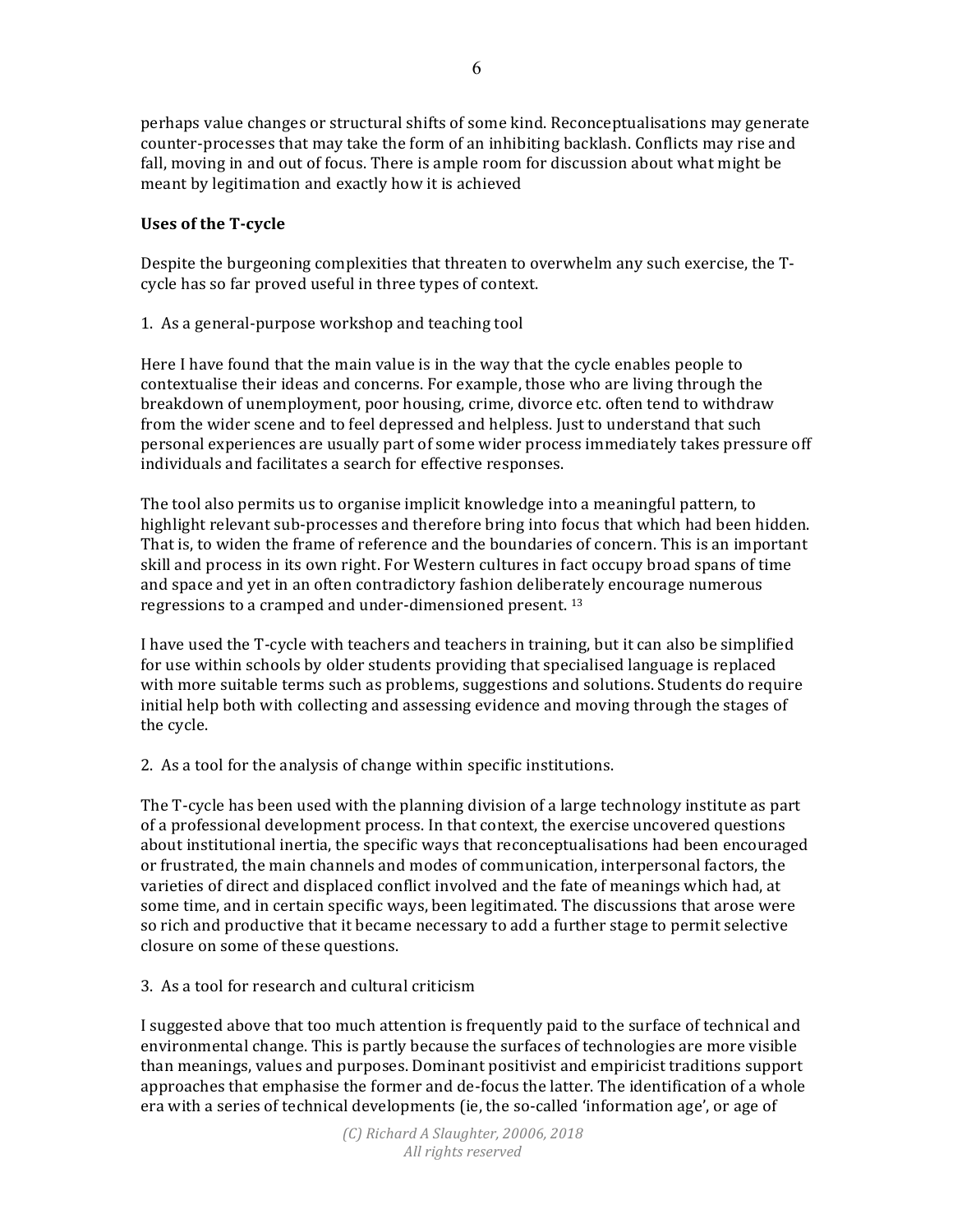'space exploration') has become so commonplace that it can seem difficult to reflect on the consequences. But it is essential to reclaim the initiative from abstracted technological imperatives, and their associated power structures, and to insist that the locus of identity and governance rests with people *qua* people and in their autonomous notions of human need, human potential.

The T-cycle can therefore itself be understood as part of an approach to futures work that is centrally concerned with *the recovery of meaning*. As such its research potential is considerable. There are very many issues, dimensions of meaning, which have been taken away from ordinary people and handed over to experts and agencies of various kinds.  $^{14}$  But the latter can never be relied upon to innovate in useful and convivial ways. Some have vested interests in obsolescent structures, meanings and purposes. On the other hand many of the most potent sources of social and cultural innovation lie at the cultural margins in the self-help groups, the citizen protest movements, the radical fringes and so-called countercultures. <sup>15</sup> It is here that the apparent abstractions of the model take on new life for as Ivan Illich once remarked, 'the future cannot be planned it can only be lived'.  $16$ 

# **Conclusion 1 (1987)**

The T-cycle is a technique with so many ramifications that this discussion has necessarily been compressed and I have resisted the temptation to append numerous examples. The reader may wish to try that. I would, however, warn against the temptation to reify the cycle. That is to regard it as an aspect of the 'real' world rather than a very partial account of some limited aspects of it.

The view of pervasive change implied by the cycle does not show up important continuities of language, culture and tradition that lend a measure of stability-in-change. I personally think that futures writers tend to stress change too much so I want to stress the importance of continuity and to caution against mistaking the tool for an account or theory of social change.

Nevertheless, as an approach to understanding the evolution of major issues it may be an aid to reflection, a tool of analysis, a fairly straightforward way of representing changes of meaning. The latter are often experienced as being remote, impersonal, in some sense 'out there'. Hence perhaps the major use of the T-cycle is the way it permits individuals to set aside their feelings of helplessness and to engage more fully in the essentially human process of cultural innovation. By providing insights at this level it supports the view that technologies and the dilemmas they create may be influenced by the preferences, perceptions, actions and judgments of individual people and groups.

I would like to suggest that this approach helps us to redirect our attention away from the overexposed and over-hyped external surfaces of technologies as they are continuously marketed and represented to us. As the prospects of purely technological utopias grow ever more improbable we can use tools of this kind to turn our attention back to the source: the vast continent of our own barely-explored inner life. 17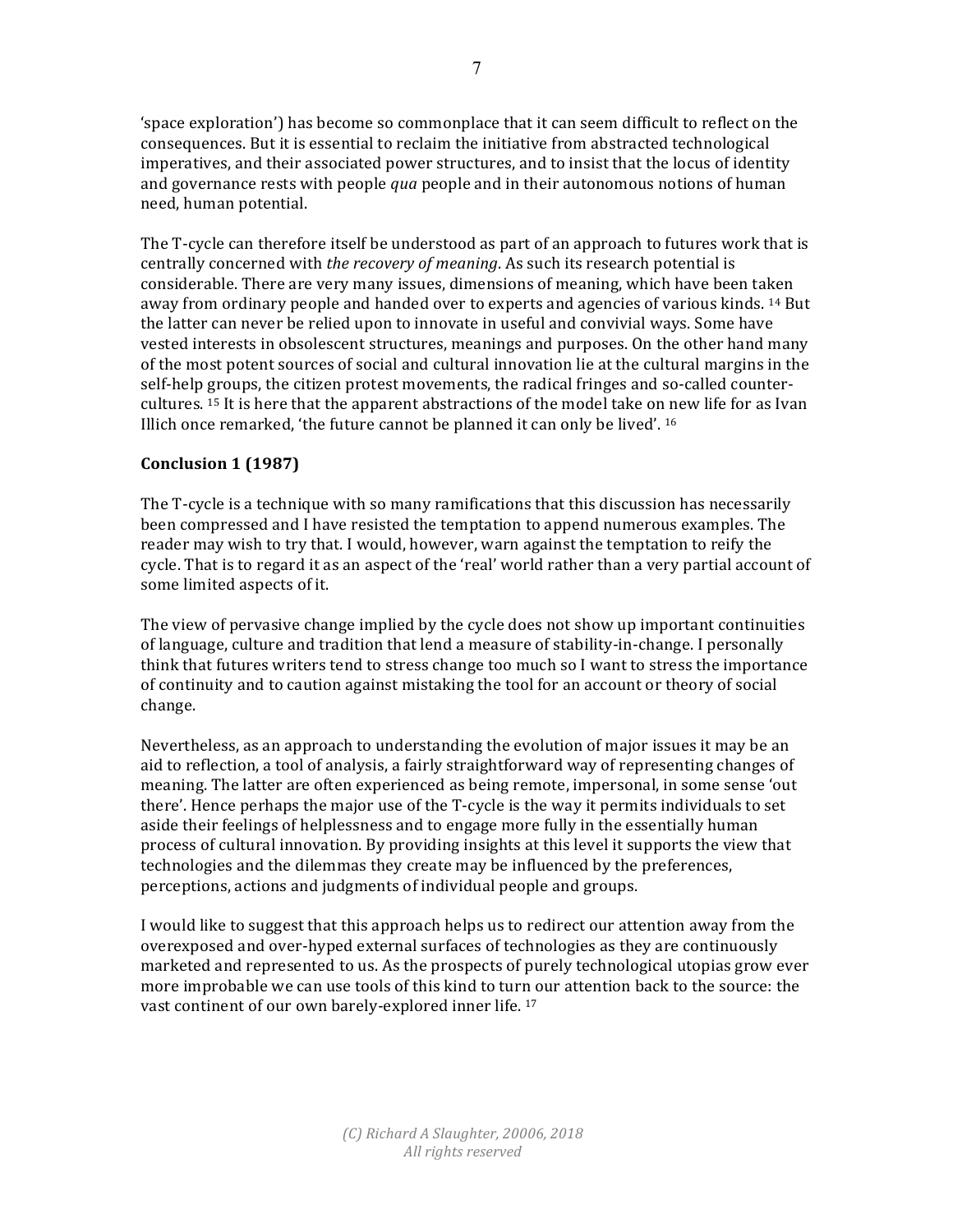#### Postscript (2003)

#### Origin of the model

The original idea for the paper grew from my observation that certain well-known futurists began their careers by developing an account or critique of an issue or problem that they perceived to be confronting humankind. Over time, however, their work changed from what might be called 'problem description' to the 'exploration of solutions'. Things then began to get interesting because the latter seldom appeared welcome. You might be lucky and see quick returns on your effort. But it was much more likely that any attempt to create long lasting solutions, or social innovations, would take decades. Even then, nothing was certain. Hard-won achievements could be lost overnight. What was going on?

The model helped me to understand that question. I subsequently trialled it in a variety of contexts, some of which were briefly written up. But, although I had found it useful, I had no idea if others would. After all, it did pose something of a challenge to the conventional futures understanding and practice of the time. It suggested that many of the key dynamics of change were not 'out there' in the familiar outer world but, in some sense, 'in here' in the inner human world of meanings and symbols. But reliable maps of those inner worlds were lacking. I sensed that there were some important truths to be discovered, but was not at all sure how this might be achieved. So I continued on my own journey of discovery and innovation by working with an evolving set of ideas and practices that I termed 'critical futures studies'. Even though it proved useful time and again in hands-on workshops, I did not feel comfortable giving undue prominence to a largely untried tool. I was also uncomfortable with the habit of some who have sought recognition through self-promotion and the marketing of methodological fragments to the uninformed. Better, I thought, to let the T-cycle rest and see what transpired.

#### Reassessment

What happened is that in 2002 the Australian Foresight Institute  $(AFI)$  ran a course unit on futures methodologies and an outstanding student elected to take a closer look at the Tcycle and to evaluate it as a possible tool for the foresight practitioner's tool kit. At the same time other students had been using it to help map a variety of themes in their work. So, after having let this item 'lie fallow' for about 15 years, it began to emerge again and, in so doing, in a sense 'demanded' to be taken more seriously. What this illustrates, yet again, is that processes of methodological innovation in FS are necessarily collective, not merely individual. 

Re-reading the original paper in 2003 one cannot help but see things a bit differently. For example I referred to the subversive potential of technical revolutions, but it was then a little early to be aware of how subversive post-modernism, economic rationalism and global marketing would turn out to be. Nor was it yet clear how the use of a range of post-modern tools and perspectives of enquiry would become central to any intelligent view of futures work.

Some of the examples I used became dated and were changed. (For example, not everyone would have remembered the long-running conflict over cruise missiles at the Greenham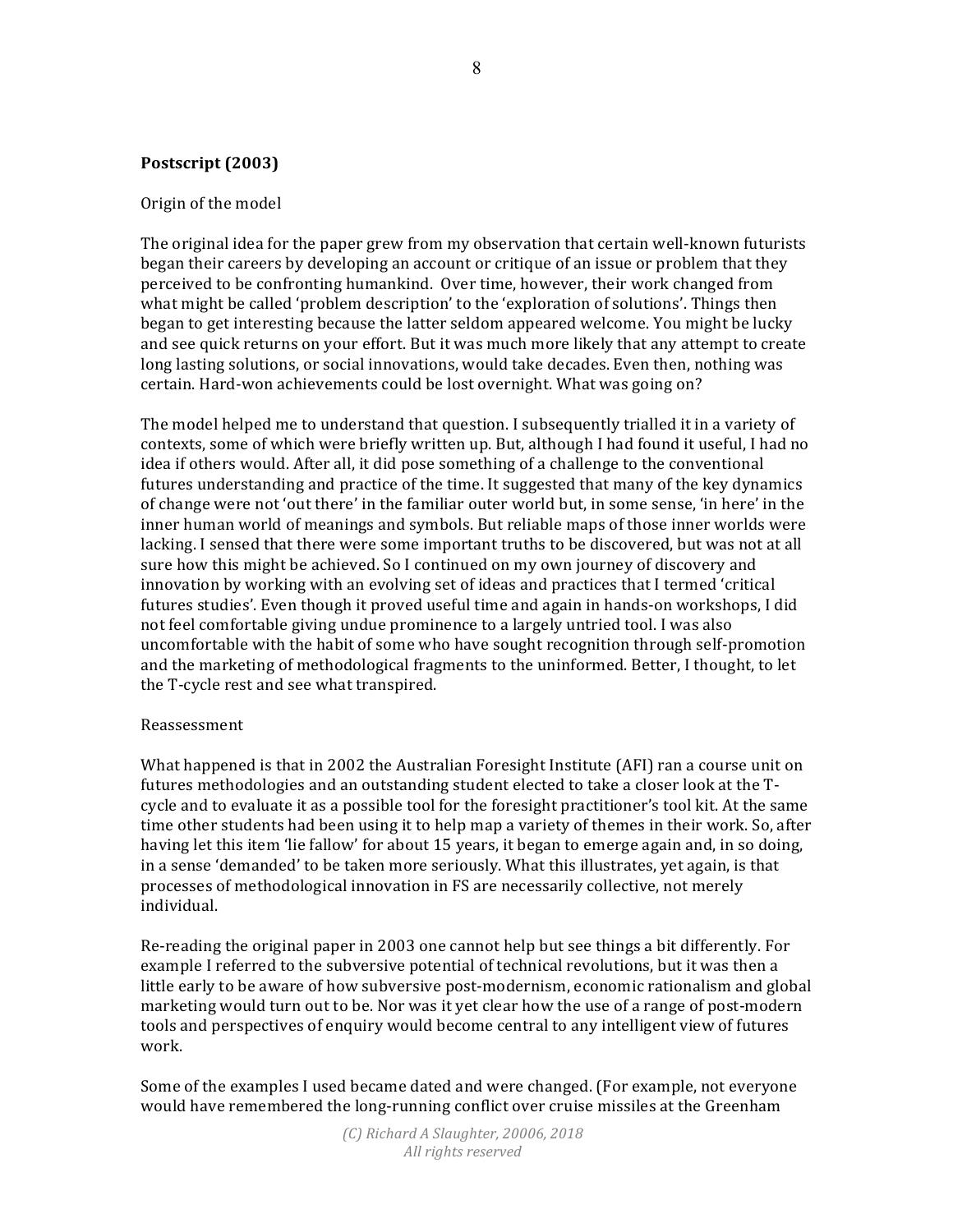Common airbase in the UK, so this was left out in the later version.) On the other hand the perceived threat of regression to terrorism and violence proved more accurate than anyone at the time could have realised. Some of the issues addressed in the model have been starkly illustrated not only by the September 11 atrocity but also by the repeated outbursts of violent protests at the venues of world trade meetings. Something is clearly going on here that requires our attention and evokes stages of the cycle.

A strong theme to emerge from the original paper is the centrality of social construction in futures work. Questions of power and legitimation in the social order are inextricably bound up with the value laden normative concerns of all futurists. Consequently I have come to believe that it is naïve in the extreme to attempt to work in this area without a deep understanding of these processes. It remains all-too-common, however, for futurists to focus their attention on *external* realities while continuing to ignore the inner ones that make their work possible in the first place! The last sentence of the original paper made reference to the 'vast continent of our own barely-explored inner life'. It is here that the most profound gains have been made in the intervening years.

# **Critical to integral futures**

In retrospect it has become clear that critical futures work – the attempt to fully consider the social grounding of all human activity – was an essential stepping stone that led toward the even larger, broader and deeper perspective that we now call integral futures. The latter allows us to see where the great domains of human existence, both inner and outer, fit in a wider pattern. Moreover, within each of those domains there is a great deal of clarifying structure that brings depth understanding and keen insight to matters that had hitherto seemed to be too confusing and contested to permit satisfactory solutions.

Serious futures workers now have access to integral concepts, tools and methods with sufficient power to strengthen and transform their practice. In place of confusion there is clarity. Instead of weakness we have strong, durable methods and approaches. From working at the social periphery, integral futures workers can now work directly and powerfully with central social issues and concerns. These are huge gains.

The four quadrant metaperspective is outlined elsewhere.  $^{18}$  One aspect of it is what Wilber termed the 'eight native perspectives'. These are inner and outer views of each of the four domains. Since the T-cycle operates centrally within the two left hand (LH) quadrants, the four perspectives to be found there can be used to deepen our understanding both of the model and of the phenomena with which it deals. A careful analysis of the model suggests that it deals most centrally with three of them. These are:

- the external view of social collectives:
- the shared inner world of social collectives; and
- the unique inner world of the individual.

These are indicated on Figure 4. They lead us respectively into the following areas of enquiry. First into cultural anthropology, neostructuralism, archaeology and genealogy. Second into hermeneutics, collaborative enquiry and epistemology. Third into phenomenology, introspection, meditation and the deep understanding of the waves, lines, streams, stages and states that together define inner human existence. At first this may seem distant from FS as it has been understood. Yet consider the following. The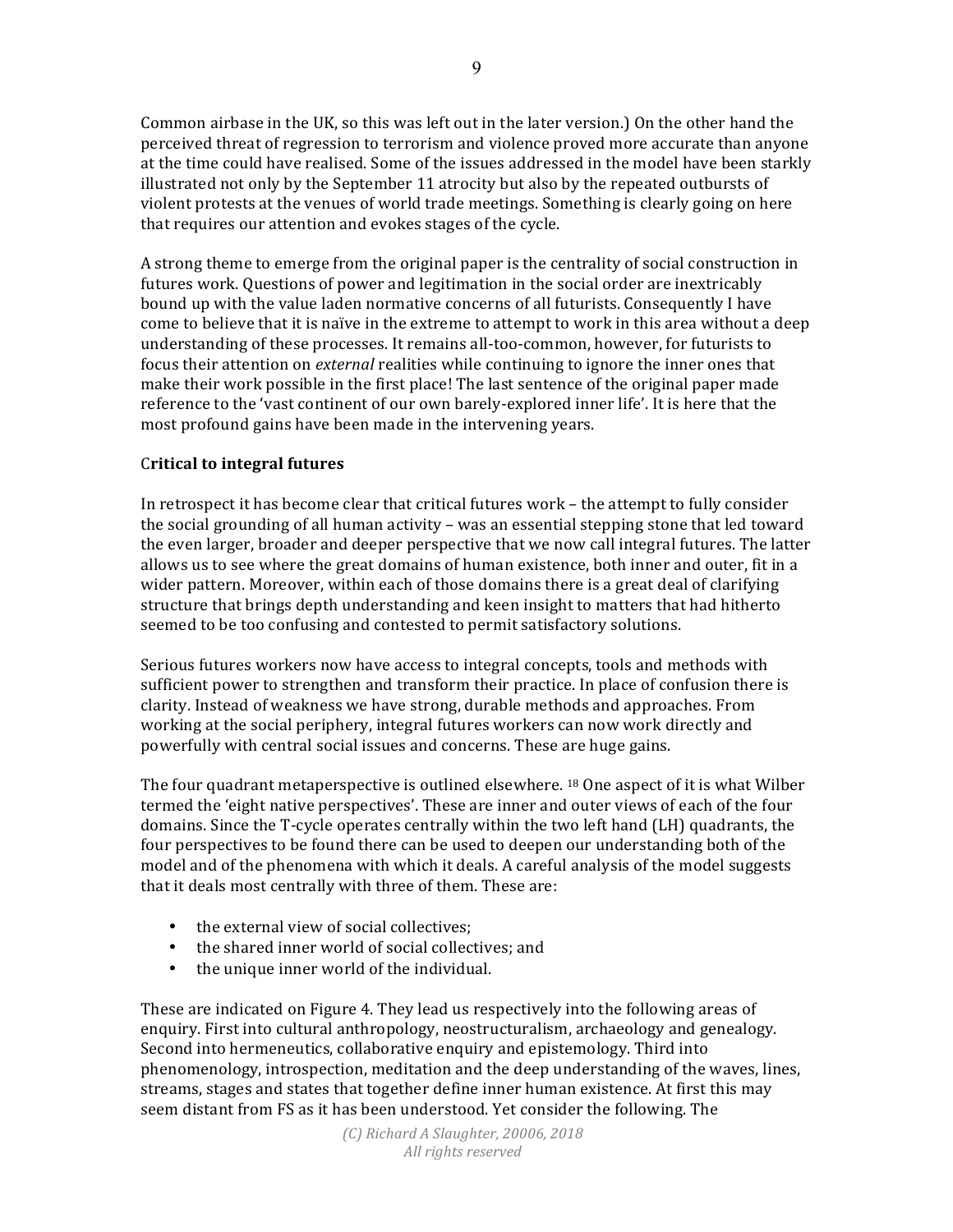breakdowns of meaning referred to in the basic T-cycle refer to structures and discontinuities at the interface of the inner world of individuals and the inner aspects of social worlds. Or, in plain language, such breakdowns are specifically about how a unique individual comes to terms with stresses and contradictions in the social context in which he/she lives. Put positively this can lead to what Beck calls 'biographical solutions to systemic contradictions'.  $19$  Put negatively (ie as a failure of adaptation to circumstances) this is the territory of denial, avoidance, the regression to substitutes, violence, suicide and the rest. The T-cycle is only a first step toward mapping the complexities involved, yet that step can be a vital beginning on a longer journey.



**Figure 4: The T-cycle and 'native perspectives'** 

If we consider the stage of 'reconceptualisations' we can quickly see that the individual's ability to operate here will be strongly determined by his/her level of development. To put the matter at its simplest, *pre-conventional* responses will be driven by basic ego and animal instincts. *Conventional* responses (that equate to the bulk of conventional planning and unsophisticated FS) will merely re-shuffle pre-existing elements in routine ways. It is only when we get to the realm of *post-conventional* insight and capability that we can expect to see the emergence of what is truly new, novel and extraordinary.  $20$  The key point is this: the integral perspective throws a challenging new light upon the practitioner, bringing into focus the adequacy (or otherwise) of his/her development. In a nutshell: *conventional work* always leads to conventional results, whereas post conventional work will generate reconceptualisations that are ground breaking and truly innovative.

When we come to the conflict and negotiation stage we are clearly dealing with the interface between the inner and outer aspects of the social collective. I would say that it is, in fact, impossible to be constructively engaged here without a deep understanding of, and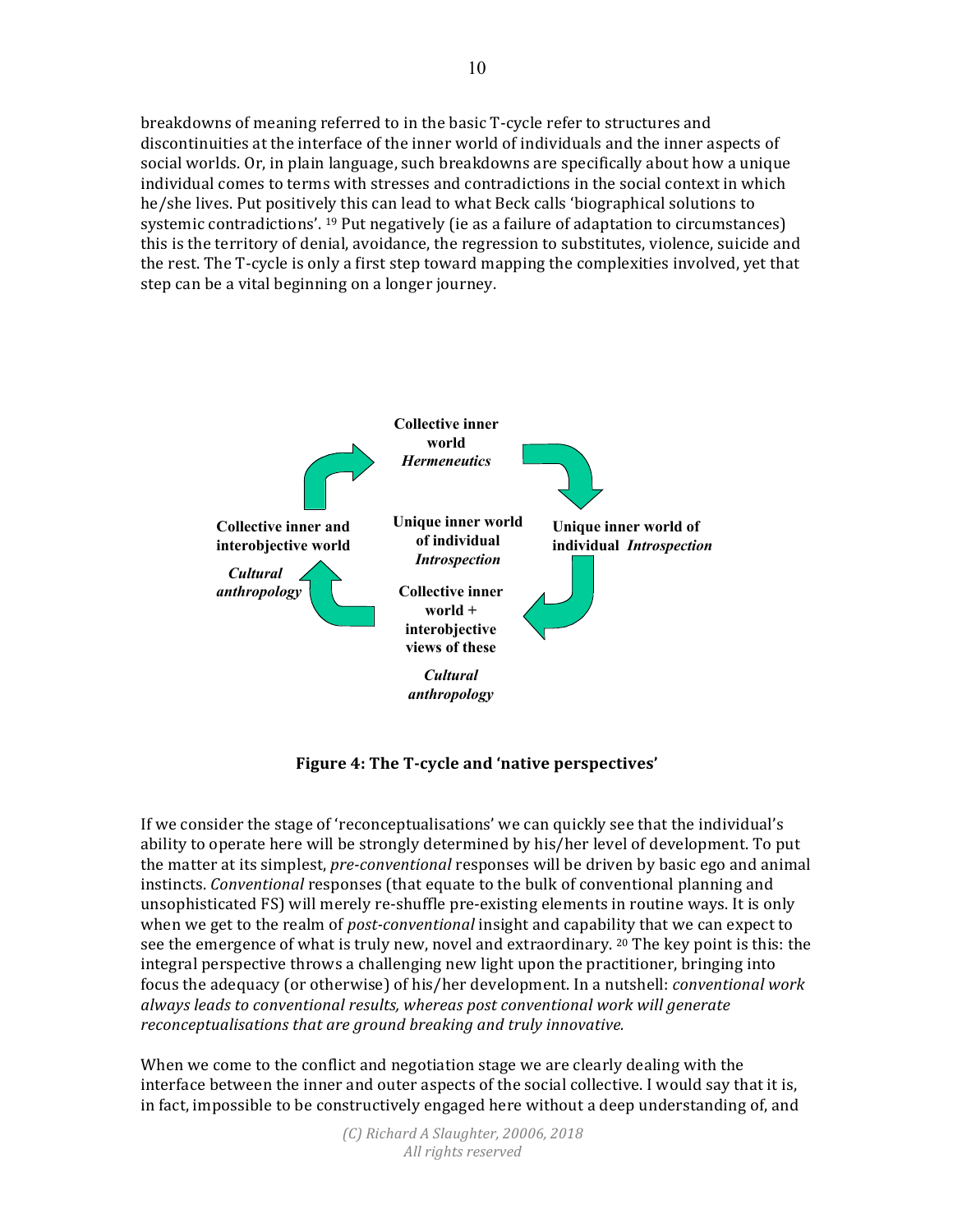grounding in, *both* worlds of reference. Here is where the hermeneutic interest in negotiating the shared inner worlds of collectivities is central. It is significant to note that, twenty years ago, hermeneutics was regarded as one of the elements of critical futures studies (with its focus on social/cultural interiors). That seemed fairly radical and 'out of the box' at the time. Now this historically-rooted discipline is revealed more clearly as a structurally vital part of the wider integral frame.

Finally to consider the issue of the selective legitimation of new social arrangements (social innovations) is to be pitched right into the heartland territory of social construction theory and practice. This is the crucible in which social sanction is given or withheld. If the practitioner finds the area 'too challenging' or 'too deep' then he or she probably should not be operating here at all! Issues of social interests, social power, who gets to define and who gets excluded have emerged as central issues in critical and integral futures.  $21$  Where these are not seriously and consciously engaged, futures work soon regresses toward selfindulgent play disconnected from the worlds of reference of real people and dynamically evolving cultures.

# **Conclusion 2 (2006)**

The T-cycle was first conceived twenty years ago and took most of the intervening years to emerge into practice. It is one one of the many 'newer' tools in the professional toolkit of the 'integrally informed' practitioner.  $22$  Like some of the more standard tools (such as scenarios and environmental scanning) it has benefitted greatly from the rise of integral studies per se. The latter has provided it with greater depth, range and coherence.

Yet we should also bear in mind that it is still by no means an adequate model of social change. On the other hand, it provides a way of gaining insight into some of the many processes involved. It throws light on areas that would-be innovators should usefully consider if they want to increase their chances of success. In the integral context the model also points back to substantive areas of enquiry though which practitioners can deepen their understanding of complex social phenomena. This provides both a challenge and a rich opportunity to the futures/foresight profession to collectively up-grade its human and professional capacities.

# **Notes and references**

- 1. One of the best discussions is still Elise Boulding's paper The dynamics of imaging futures, *WFS Bulletin* 12, 5, 1978, pp. 1-8, Washington DC. Another early approach utilising biological metaphors is The three zones of transition: a guide to riding the tiger of change, Hazel Henderson Futures Research Quarterly 2, 1, 1986, 19-37. World Future Society, Washington D.C.
- 2. For a lucid discussion of this view see the prologue to Mumford, L. The myth of the *machine* London, Secker and Warburg, 1967.
- 3. Schon, D. *Beyond the stable state* London, Temple Smith, 1971.
- 4. Dunphy, D. *The challenge of change* Australian Broadcasting Commission, 1972, 19.
- 5. This is an issue I first raised in Towards a critical futurism, *WFS Bulletin* 18, 4, 1984, 11-21, Washington DC.
- 6. See Markley, OW. Human consciousness in transformation, in Jantsch & Waddington (eds.) Evolution and consciousness, Addison-Wesley, 1976.